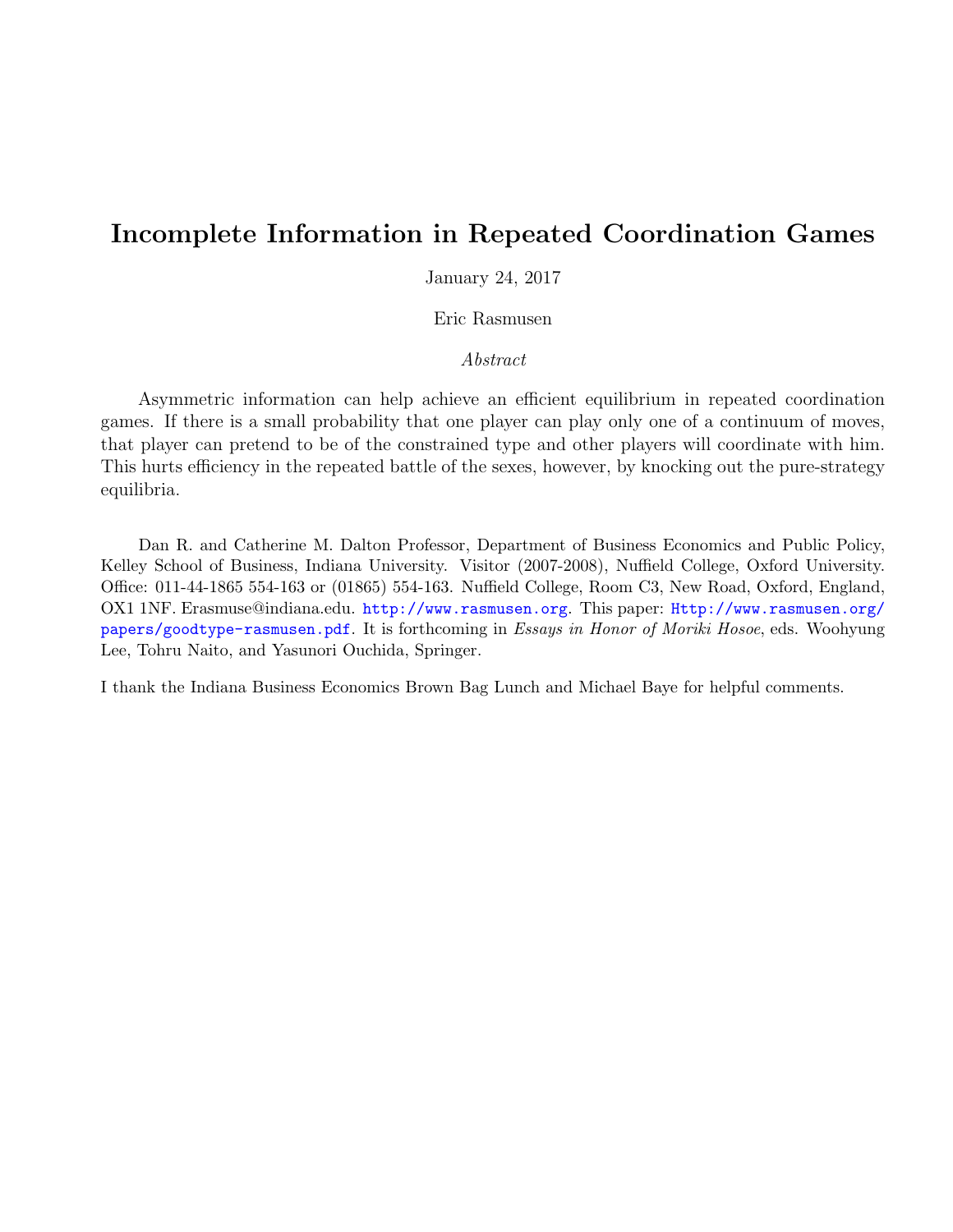## 1.Introduction

It is well known that coordination games have multiple equilibria, depending on player expectations, even if one equilibrium is pareto superior and players can communicate. This multiplicity is present even in the one- shot game, and just gets worse when the game is repeated. Few of the refinements of Nash equilibrium that have been suggested in the context of other kinds of games help with coordination games, and none has gained more than minimal acceptance.

The problem of multiple equilibria in coordination games has attracted attention from various authors. One way to try to predict which equilibrium is played out is to use the behavioral idea of "focal points" from Thomas Schelling (1960): that a human's attention is drawn to certain equilibria because they look "different". Thus, if a game's equilibria had payoffs of (1,1), (2,2), and (100,100), the focal point would be (100,100). This is a difficult notion to formalize, though: if the alternatives were  $(1,1)$ ,  $(99,99)$ , and  $(100,100)$  would we predict that that the players would end up at (1,1) because it is the most distinctive?

Clearly, the idea of the focal point is important. Philosopher David Lewis (1965) divides the idea of the salience of a choice into two parts. The choice has "primary salience" to a player if he believes it is salient to he himself; it has "secondary salience" if he believes it has salience to other players. Judith Mehta, Chris Starmer & Robert Sugden (1994, p. 661) add "Schelling salience" to primary and secondary salience, as a choice that "seems obvious or natural to people who are looking for ways of solving coordination problems." In their article they report results of experiments trying to distinguish between primary salience– the answers subjects gave to questions when there was no reward for coordination– and secondary or Schelling salience– the answers when subjects were rewarded for successful coordination. They found that subjects indeed were picking with an eye towards what other subjects would pick; for example when asked to write down any day of the year, only 6% of the first set of subjects answered December 25, but 44% did when they were rewarded for successful cooperation.

A second approach tries to use derive the unique equilibrium from rationality. David Gauthier (1975, p. 201) defines the "Principle of Coordination" as "in a situation with one and only one outcome which is both optimal and a best equilibrium, if each person takes every other person to be rational and to share a common conception of the situation, it is rational for each person to perform that action which has the best equilibrium as one of the possible outcomes." Bacharach ( 1993) John Harsanyi & Reinhard Selten (1988) and Maarten Janssen (2000, 2001) have pursued this approach, trying to add axioms for rational behavior that require players to avoid dominated equilibria.

Repeating the game does not reduce the number of equilibria, but it does introduce a new angle: finding the optimal way to play a game starting without a convention as to the equilibria. What is the optimal strategy for the two players if they must first grope their ways towards coordination by guessing what the other player will do before they end up at the same action and use it thereafter? That is the project in Vincent Crawford & Hans Haller (1990), who find a learning procedure that converges in finite time.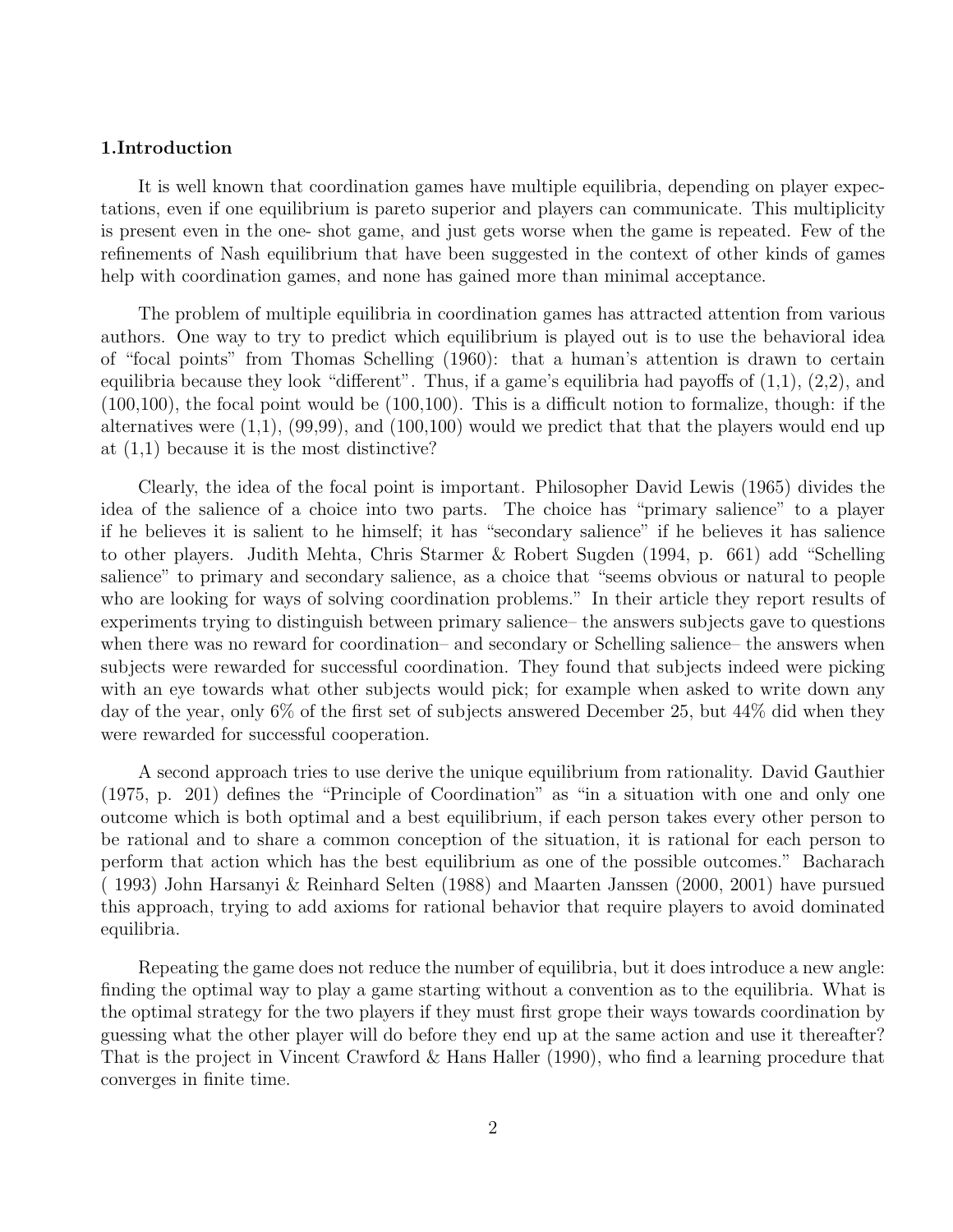A third approach is to look at evolution in games. Glenn Ellison (1993), Michihiro Kandori, George J. Mailath & Rafael Rob (1993), and Peyton Young (1993) take this approach. Start with a population of pairwise- interacting players with different strategies. They play coordination games, and increase or diminish in frequency depending on their payoffs. In such settings, "risk-dominant strategies" emerge as equilibria. In a symmetric two-player setting, this is the strategy a player would choose if he thought there was a 50% probability of the other player choosing each strategy. The risk-dominant strategy is not necessarily the one with the highest payoff; it balances that against the loss if discoordination does occur.

Risk-dominant equilibria also arise in the single-repetition "global games" of Stephen Morris & Hyun Song Shin (2003). They ask what happens if players have some small uncertainty over what game they are playing out. It turns out that iterated deletion of interim-dominated strategies can then make the risk-dominant equilibrium the unique equilibrium.

I will show below that adding incomplete information changes the repeated game drastically. David Kreps, Paul Milgrom, John Roberts & Robert Wilson (1982) show that adding a small amount of carefully chosen incomplete information to the model can result in cooperation in the finitely repeated prisoners' dilemma. Drew Fudenberg & Eric Maskin (1986) show more generally that adding incomplete information can generate any of a wide range of average payoffs in finite repeated games by getting around the backwards induction of the Chainstore Paradox. Their theorem does not apply to many coordination games, since it depends on a "dimensionality condition" that requires payoffs to vary enough between players to allow equilibria to be supported by punishment phases in which one player is able to punish another without hurting himself. Jean-Pierre Benoit & Vijay Krishna (1985), however, show that if a game has multiple equilibria, as a coordination game does, then a wide range of equilibria can be obtained if the game is repeated enough times by using the threat of punishment phase in an inferior equilibrium to enforce the desired behavior.

I will not be be able to reduce the number of equilibria in the one- shot game, but I will show that with a small amount of incomplete information and enough repetitions any perfect bayesian equilibrim of even a finitely repeated two-player game will achieve arbitrarily close to the optimal average payoff.

The results will not depend on careful specification of the incomplete information, and it is robust to out-of-equilibrium beliefs. There will be no assumption that "Players are either of type  $x = 0$  or type  $x = 100$  (with small probability), but never any other value of x." Nor will I specify anything like, "Out of equilibrium, the deviating player is believed to be of type  $x \in [0, 34]$ ." Rather, the intuition is that in coordination games, no player has an incentive to hurt other players, so any attempt to "fool" other players by pretending to be of a particular type will be eagerly accepted by them. This intuition is partly present in the intuition behind the Gang of Four Theorem of Kreps, Milgrom, Roberts & Wilson (1982); here, it applies better and so the result is easier to achieve.

## 2. The Coordination Game with Complete Information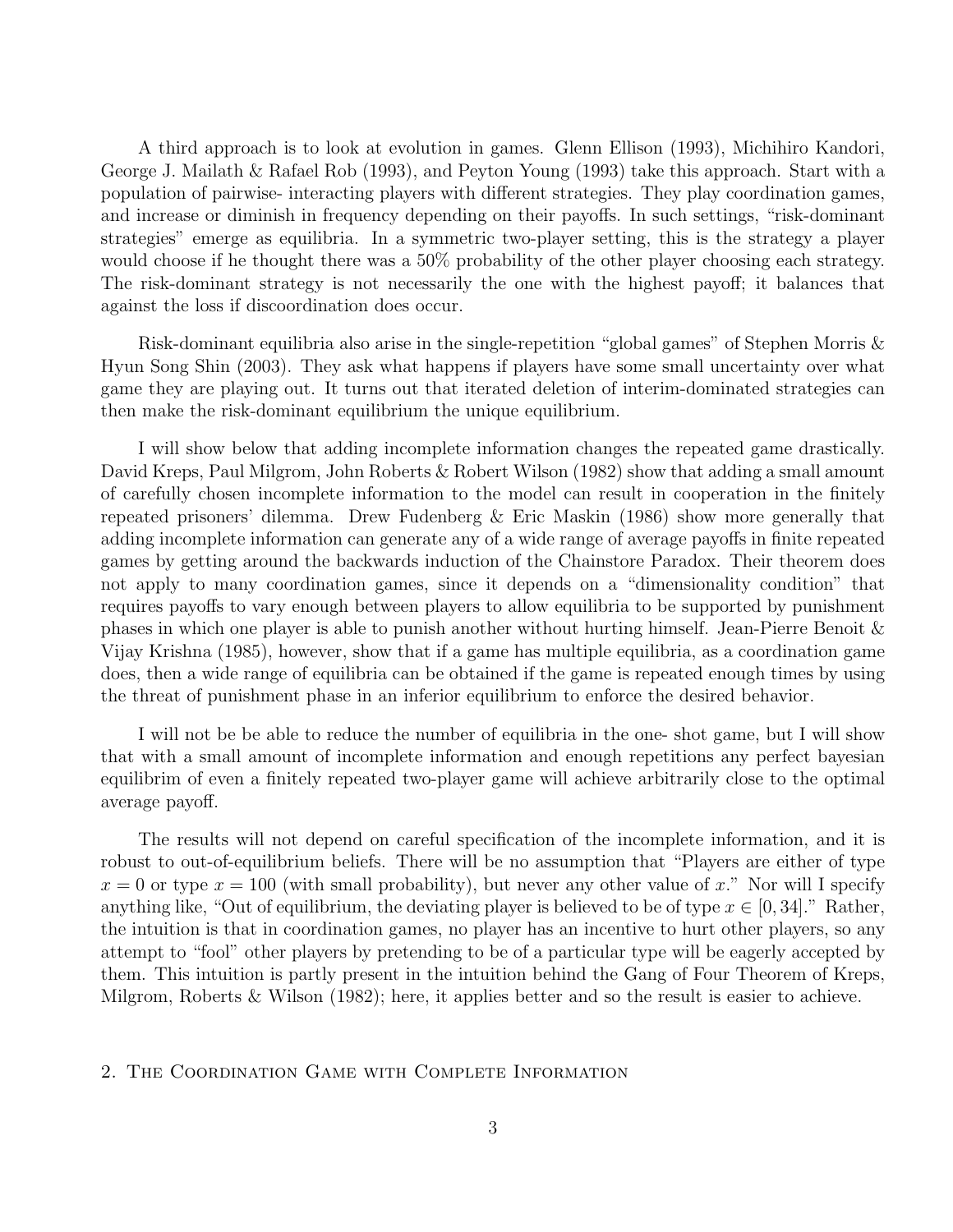Consider a ranked coordination game with  $n = 2$  players indexed by i who simultaneously choose actions  $x_1, x_2$  from the interval [0, 100]. The per-period payoff to player i is  $\pi(x_i, x_{-i})$  with:

$$
(a) \forall x, \ \frac{\partial \pi(x, x)}{\partial x} > 0 \quad (b) \pi(0, 0) > \pi(x_i, x_{-i}) \text{ if } x_i \neq x_{-i}
$$
 (1)

Assumption (a) says that a player's payoff rises if he chooses a higher action and the other player chooses the same action as he does. Assumption (b) says that if the players choose different actions their payoffs are lower than if they coordinated on (0,0).

We will normalize to  $\pi(0,0) = 0$  and  $\pi(100, 100) = 100$ , which is to say the per-period payoff is 0 when both players choose  $x = 0$  and 100 when they both pick  $x = 100$ . The assumptions then imply that coordination on  $x > 0$  yields positive payoffs and discoordination yields negative payoffs.

If the game is unrepeated and  $T = 1$  it has a continuum of pure strategy equilibria with x on the continuum from 0 to 100, as well as mixed strategy equilibria. All players prefer the equilibrium in which  $x = 100$ .

Which equilibrium will be played out depends on player expectations. A reasonable prediction is  $x = 100$  because it is pareto superior to all other equilibria, a focal point. An equally special equilibrium, however, is  $x = 0$ . It is easy to imagine how the players could be caught in any equilibrium— if the game were preceded by a malicious outsider's cheap talk announcement that he expected them all to choose  $x = 1$ , for example, or if the players had a history of playing  $x = 5$ for many periods.

Next, let the game be repeated a possibly infinite number  $T$  times, with the players observing each other's strategies after each round and no discounting. The equilibrium outcomes and strategies both become more numerous. Let us classify them as follows:

In a time-dependent equilibrium, some player's strategy in a round depends on which round number it is. If the strategies are the same in each round, the equilibrium is **time-independent**.

In a history-dependent equilibrium, some player's strategy in a round depends on the history of play up to that point. If the strategies do not depend on past play, the equilibrium is history- independent.

Table 1 provides examples.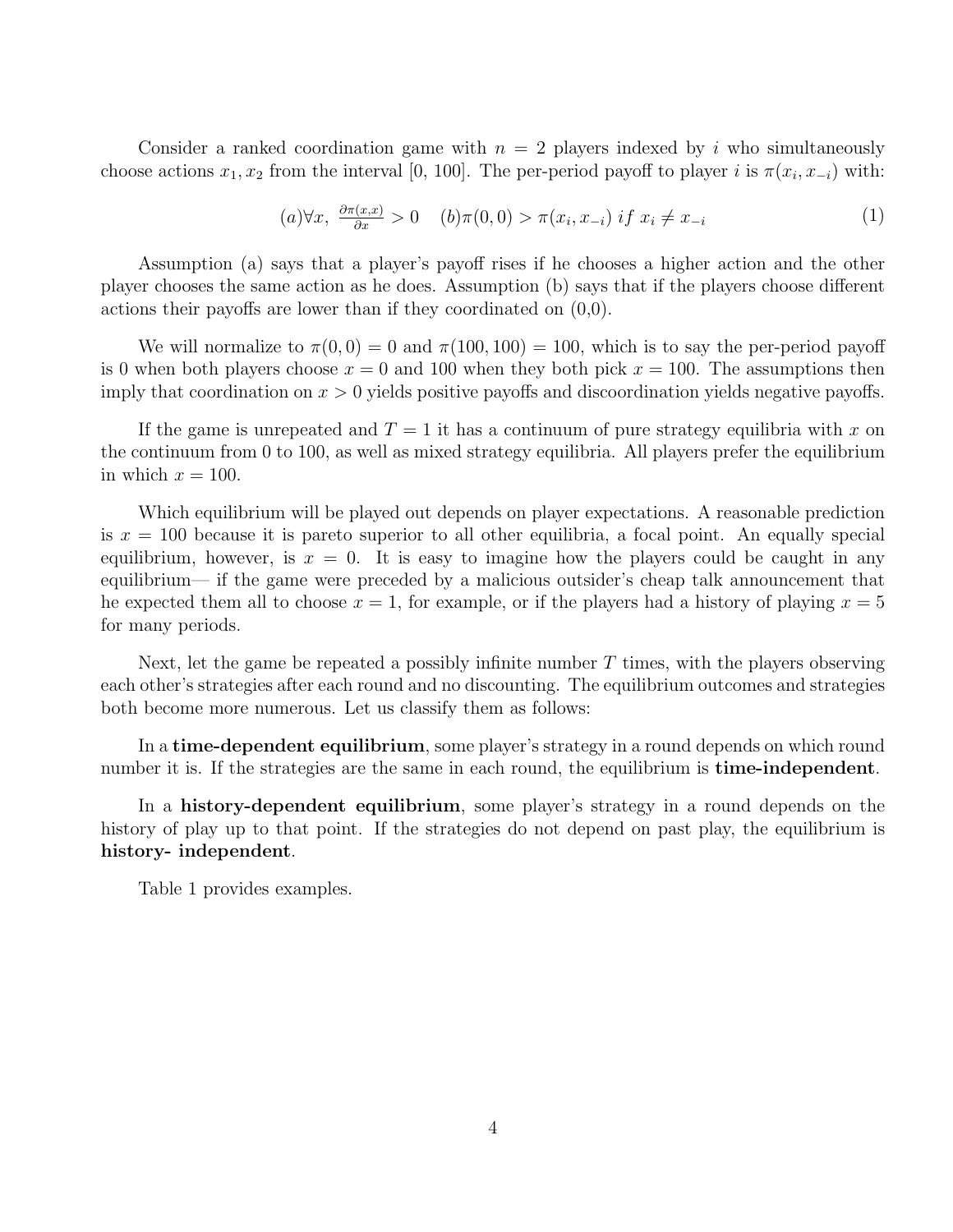|                |             | <b>Time</b>                                                                                         |                                                                                                                                                                                                                                     |
|----------------|-------------|-----------------------------------------------------------------------------------------------------|-------------------------------------------------------------------------------------------------------------------------------------------------------------------------------------------------------------------------------------|
|                |             | Independent                                                                                         | Dependent                                                                                                                                                                                                                           |
|                | Independent | (a) Play 10 in each round.                                                                          | (b) Play 20 in the first round<br>and 25 in the second.                                                                                                                                                                             |
| <b>History</b> | Dependent   | (c) Play 30 in each round unless<br>someone deviates, in which case<br>play 30 in the second round. | $(d)$ For the first 50 rounds, player 1<br>picks 2 and the other players pick 14.<br>For the last 10,000 rounds<br>everyone picks 100 unless someone<br>deviates. If someone deviates, all pick 0<br>for the remainder of the game. |

Table 1: Four Types of Games

Note that the history-dependent equilibria include equilibria in which the players discoordinate in some periods, receiving flow payoffs of zero. Benoit & Krishna (1985) show that a wide array of outcomes might be observed in equilibrium, supported by punishment strategies similar to strategy (d) in table 1. The players choose any specified pattern of actions in the first  $S$  periods because in equilibrium they all play  $x = 100$  in the last  $(T - S)$  periods but if anybody deviates earlier they all play  $x = 2$ . The observed actions, for example, might be  $(10, 2)$ ,  $(7, 7)$ ,  $(8, 3)$ , and then (100,100) for the last 200 periods. Thus, mere repetition of the game does not solve the problem of multiple equilibria, and in fact, even more outcomes become possible. The average payoff could even be negative, if the equilibrium has many periods of discoordination, so long as the average payoff is not below the discoordination payoff.

## 3. Incomplete Information: The Single-Action Player

Let us modify the game in the spirit of Kreps at al. (1982), by adding a small amount of incomplete information. Players are of two types. With some arbitrarily small probability  $p > 0$ , a player i must play  $x_i = z_i$  in every round of the game, where  $z_i$  is chosen from [0, 100] using a atomless density  $f(z_i)$  such that  $f(100) > 0$ . Such a player is "constrained"; otherwise, the player is "free". Note that the other players do not observe which players are constrained, their exact types, or even how many there are.

What is essential is that there be some possibility a player will choose  $x = 100$  and stick with it, which is true of the specification above. All that is needed is a possibility, however small, and it can even have probability zero in the mathematical sense. That is the case in our specification,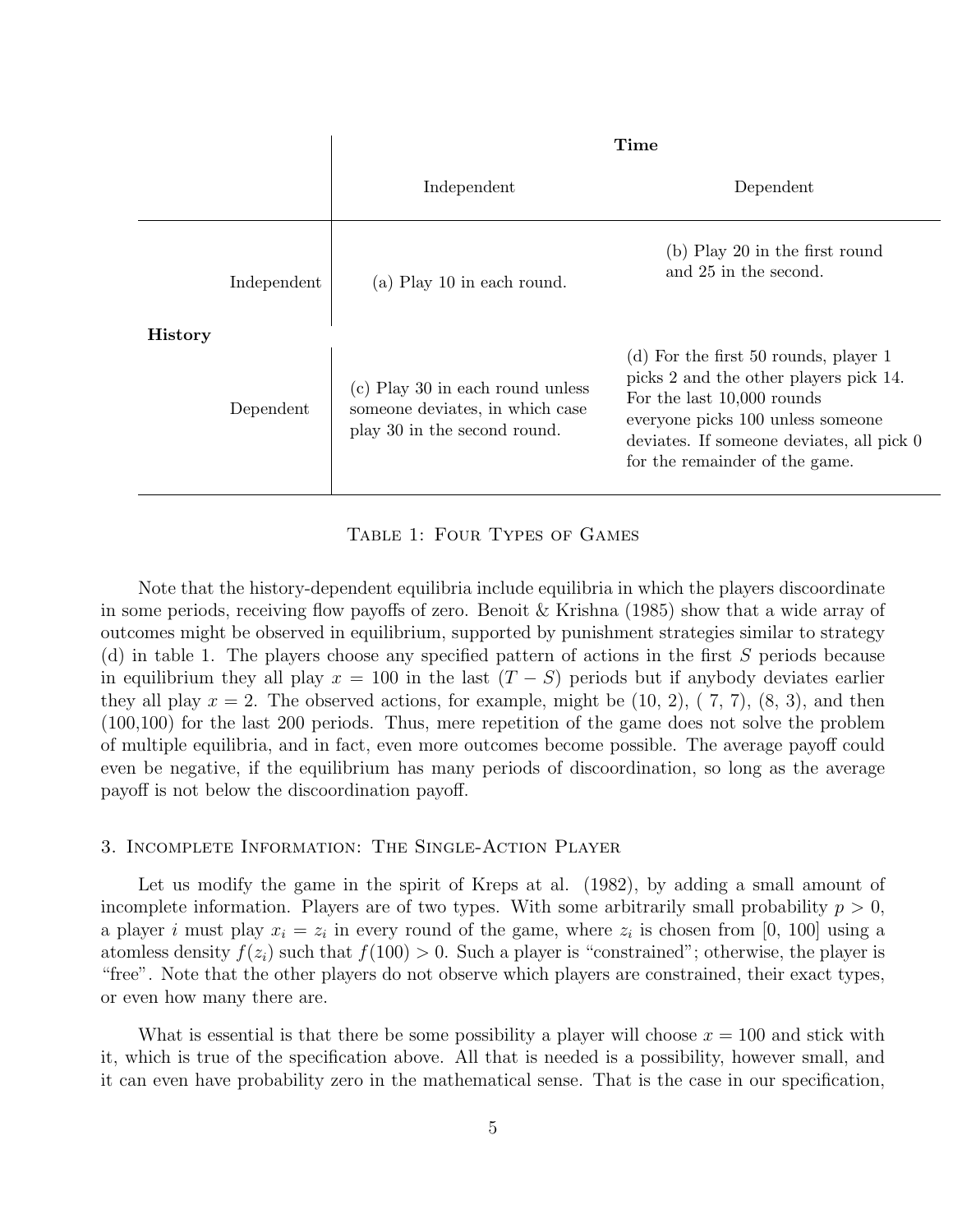since any particular value of  $z$  has zero probability, despite having positive probability density. What that means is simply that we would predict any particular value of  $z$  (e.g. 97.345) with zero probability, even though we would predict a positive probability for any interval of types (e. g. [97, 98.5]).

How do we interpret the incomplete information? It might be that a constrained player is truly constrained, or that he misunderstands the rules of the game, or he is irrational and thinks all players will make the same choice as he does (psychology's "magical thinking"; see Brendan Daley & Philipp Sadowski [2016]). If we use a different specification, such as that there is a .0001% probability that a player is constrained to use  $z = 100$ , then we could interpret it as that the constrained player wishfully thinks that the equilibrium will be the pareto-optimal one (perhaps having read some of the references above) or thinks, for whatever reason, that if he starts with  $x = 100$  the other players will join him.

In the modified game, some equilibria disappear, as Example 1 shows.

**Example 1.** Suppose  $T = 20$  and the payoff from discoordination is  $-500$ . Is it an equilibrium for a free player to follow the strategy  $x = 5$  in every period and for a constrained player of type z to play  $x = z$ ? No.

Consider what happens if player 1 deviates to  $x = 100$  in the first round. Is it a best response for player 2 to play  $x = 5$  in the second round? That depends on player 2's beliefs, which are generated by Bayes's Rule:

<span id="page-5-0"></span>
$$
Prob(z_1 = 100|x_1 = 100) = \frac{Prob(x_1 = 100|z_1 = 100) * Density(z_1 = 100)}{Prob(x_1 = 100|z_1 = 100) * Density(z_1 = 100) + Prob(x_1 = 100|z_1 = free) * Prob(z_1 = free)} \tag{2}
$$

The priors tell us that  $Prob(\text{player 2 is free}) = 1 - p$  and  $Density(z_1 = 100) = f(100)p$ . In the proposed equilibrium,  $Prob(x_1 = 100 | z_1 = 100) = 1$  and  $Prob(x_1 = 100 | z_1 = free) = 0$ . Thus, equation [\(2\)](#page-5-0) becomes

$$
Prob(z_1 = 100|x_1 = 100) = \frac{(1) * f(100)p}{(1) * f(100)p + (0) * (1 - p)} = 1.
$$
\n(3)

After the first round, Player 2 therefore believes that Player 1's type is  $z_1 = 100$ , so he concludes that  $x_1 = 100$  for all future rounds. Player 2's best response is not  $x = 5$ , but to imitate Player 1's action, deviating to  $x_2 = 100$ . If both players then stick with  $x = 100$ , their payoffs are  $(-500+19(100), -500+19(100))$  compared to the  $(20(5), 20(5))$  they would have gotten in the proposed equilibrium. Thus, Player 1's deviation has been profitable.

It is not true, however, that the only equilibrium in Example 1 is for a player to start with  $x =$ 100 and to choose in the second and succeeding periods whatever the other player chose in the first period. If  $x = 99.9$ , it is not worth bearing the initial cost of  $-500$  to deviate. Rather, what we can say is that for large enough  $w$  a time-independent equilibrium strategy must have a player beginning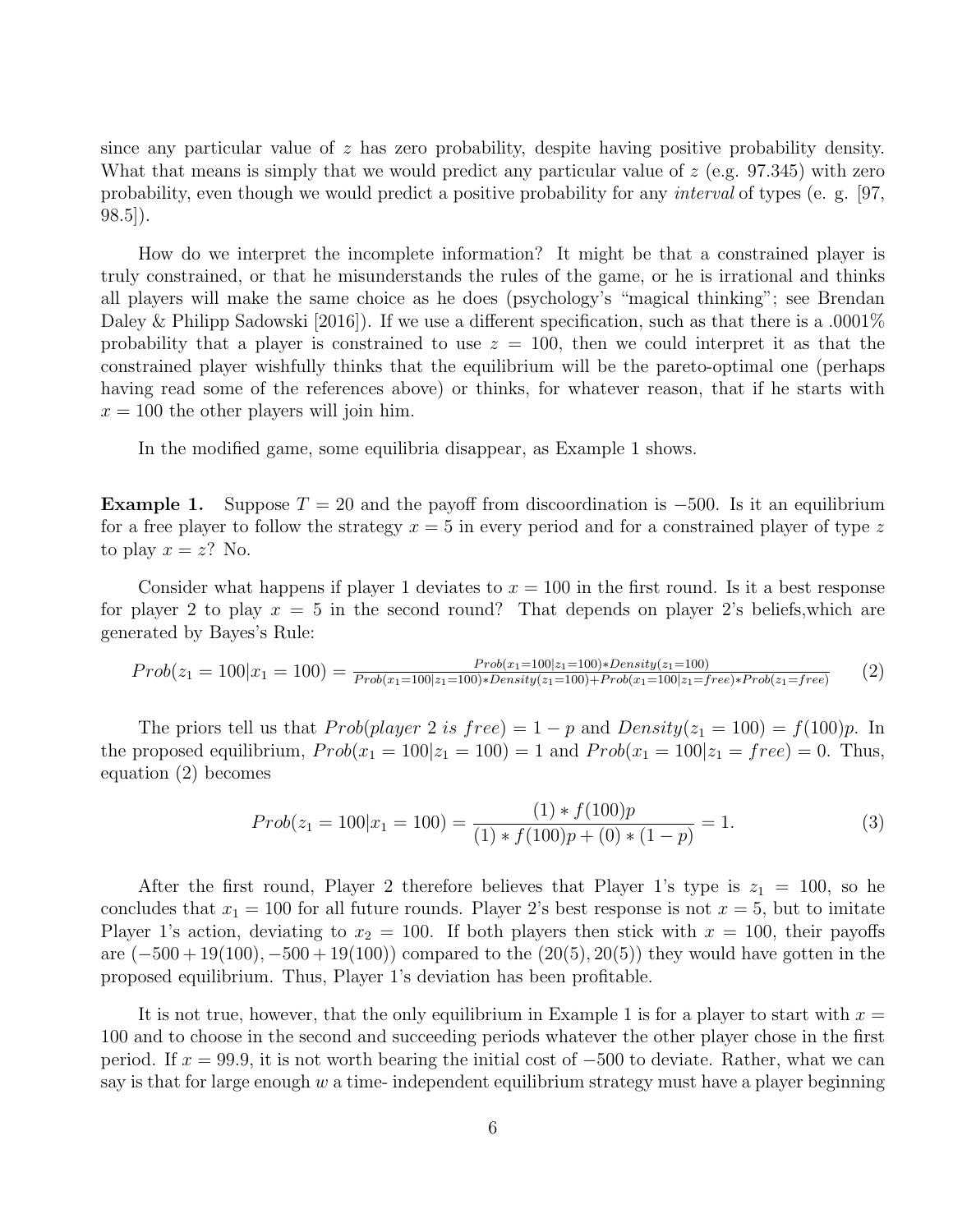with  $x = w$  and then choosing in the second and succeeding periods whatever the other player chose in the first period. In such an equilibrium, the equilibrium payoff is  $(20w, 20w)$ . The optimal deviation is to  $x = 100$ , which generates a deviation payoff of  $(-500 + 19(100), -500 + 19(100))$ . There is no incentive to deviate from equilibrium if and only if  $w \geq 92.5$ .

Example 1 is the essence of this paper. If information is incomplete, then a player can break out of a bad equilibrium at some cost by pretending to be of an unusual type. If the game is repeated long enough, it is worthwhile to bear that cost. Thus, if  $T$  is large enough, the game has a much smaller interval of equilibria and the average payoff becomes arbitrarily close to 100.

**Proposition 1:** For any  $\epsilon$ , there exists T large enough that in all pure-strategy equilibria the average payoff approaches within  $\epsilon$  of the optimum:

$$
\forall \epsilon > 0, \exists T : \frac{\sum_{t=1}^{T} \pi_{it}}{T} > 100 - \epsilon.
$$
 (4)

**Proof.** The probability that a player is constrained is an arbitrarily small  $p$ , so the effect that the presence of truly constrained players have on the average equilibrium payoffs will be less than  $\epsilon$ .

Let the equilibrium with the lowest average payoff call for the players to first choose  $(a, b)$  with a or b or both not equal to 100 in round  $t_1$ . Without loss of generality, suppose that player 1 chooses  $a \neq 100$ .

The minimum bound on the payoff is set by player 1 having the deviation option to choose  $x = 100$  in that period and convince player 2 that player 1 is constrained of type  $z = 100$ . Both players would choose  $x = 100$  for every succeeding round. This would generate a payoff of  $\pi(100, b)$ +  $100(T-1)$ , where  $\pi(100, b)$  is the discoordination payoff that arises from that particular deviation, since there would be one period of discoordination and all other periods will have per-period payoffs of 100. This strategy will have an average payoff of

$$
\frac{\pi(100,b)}{T} + \frac{100(T-1)}{T} = 100 + \frac{\pi(100,b)}{T} - \frac{100}{T}.
$$
\n(5)

If T is large enough, the last two terms, which are both negative, shrink to less than whatever small amount  $\epsilon$  we might choose. Q.E.D.

The equilibria will be in actions with an average payoff in the interval  $[100 - \epsilon, 100]$  for some  $\epsilon$  that depends on T. This set of equilibria does not depend heavily on the out-of-equilibrium payoffs–just for one period of discoordination loss– and therefore it is not necessarily the same as the set of risk-dominant equilibria. It could be, for example, that for x in  $[0,50]$  the discoordination payoff if the other player chooses a different x is  $-1$ , but for x in (50, 100) it is  $-5,000$ , in which case the risk-dominant equilibrium would be (50,50), not (100,100).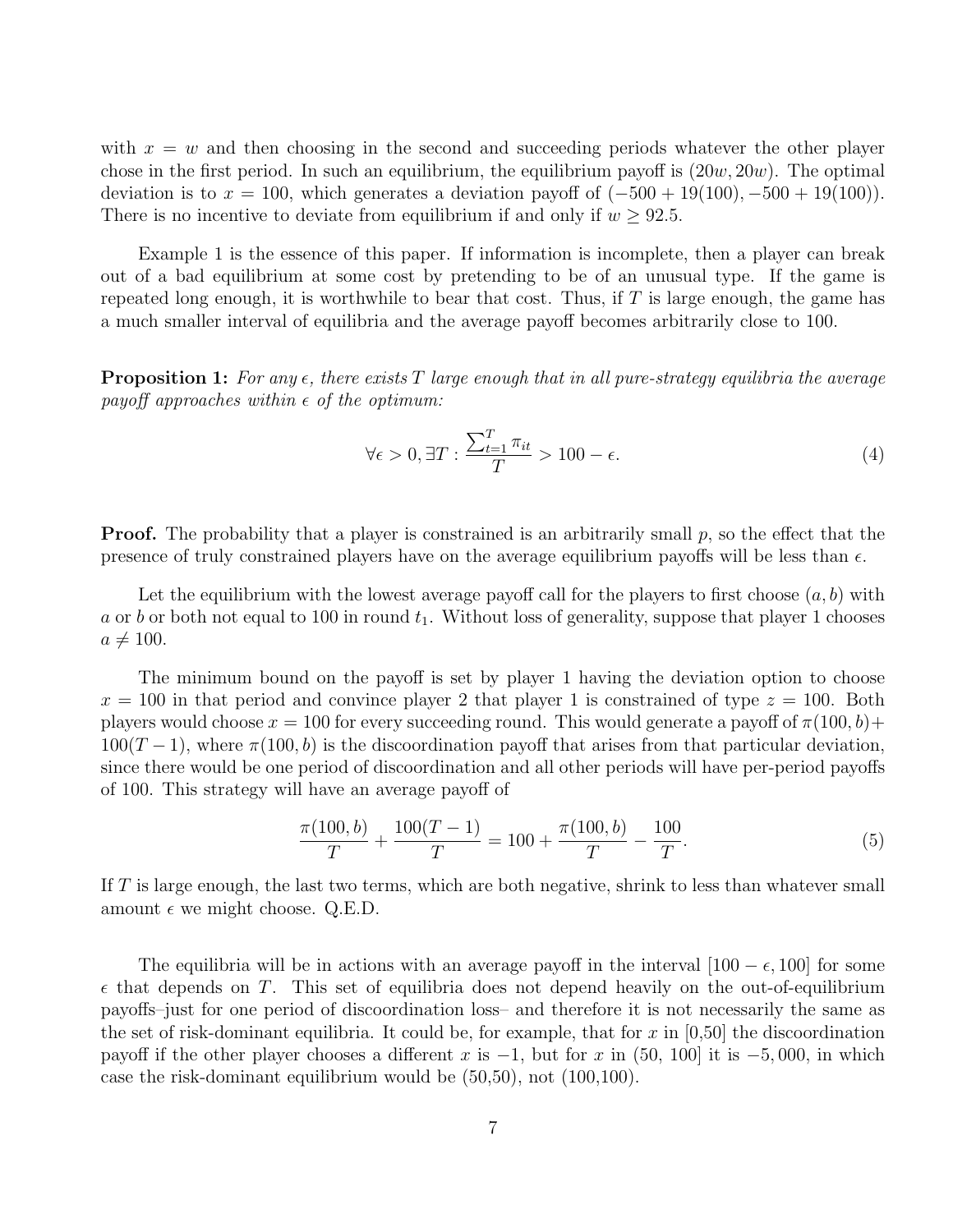#### 4. Three or More Players in the Incomplete Information Game

Now let us allow for more than two players. Consider a ranked coordination game with  $n \geq 2$ players indexed by i who simultaneously choose actions  $x_1, ..., x_n$  from the interval [0,100]. If  $m(x_i)$ players choose the same action  $x_i$ , the per-period payoff to player i is  $\pi_i(x_i, x_{-i}, m(x_i))$ , with:

$$
(a')\frac{\partial \pi_i(x_i, x_{-i}, m(x_i))}{\partial x_i} \ge 0
$$
  
\n
$$
(b')\frac{\Delta \pi_i(x_i, x_{-i}, m(x_i))}{\Delta m(x_i)} > 0,
$$
  
\n
$$
(c)\frac{\partial^2 \pi_i(x_i, x_{-i}, m(x_i))}{\partial x_i \partial x_j} = 0
$$
  
\n
$$
(d)\pi_i(0, x_{-i}, n) > \pi_i(100, x_{-i}, n - 1),
$$
  
\n
$$
(e)\pi_i(w, x_{-i}, l) > \pi_i(w', x_{-i}, l - 1) \forall l, w, w' \ne x
$$
 (6)

Assumption (a') says that the payoff to player i rises or stays the same as the magnitude of the group action  $x_i$  rises– from 88, say, to 89. Assumption (b') says that the payoff to choosing action  $x_i$  rises from being in a bigger group.

Assumption (c) says that the payoff to player  $i$  from choices made by players who choose discoordinating actions does not depend on which actions they choose.

Assumption (d) says that group size matters more than action size: the payoff to i from choosing  $x_i = 0$  in a group of n is bigger than from choosing  $x_i = 100$  in a group of size  $n - 1$ . Assumption (e) is a more general version of (d), saying that a larger group always gets a bigger payoff, no matter what the size of the action.

My colleagues Michael Rauh and Michael Baye suggested the following as a payoff function that satisfies assumptions (a') through (e)

$$
\pi_i(x_i, x_{-i}, m(x_i)) = [m(x_i)(1 + \frac{x_i}{1000}) - n](100/1.1n)
$$
\n(7)

or, without our normalization of  $\pi_i(0, x_{-i}, n) = 0$  and  $\pi_i(100, x_{-i}, n) = 100$ ,

$$
\pi_i(x_i, x_{-i}, m) = m(x_i)(1 + \frac{x_i}{1000})
$$
\n(8)

The complete information game has the usual continuum of equilibria, just as when there are just two players. How about the incomplete information game? Consider Examples 2 and 3.

Example 2. Let there be incomplete information of the following form: with some arbitrarily small probability  $p > 0$ , player i is "constrained" and must play  $x_i = z_i$  in every round of the game, where  $z_i$  is chosen from [0, 100] using a atomless density  $f(z_i)$  such that  $f(100) > 0$ . Let there be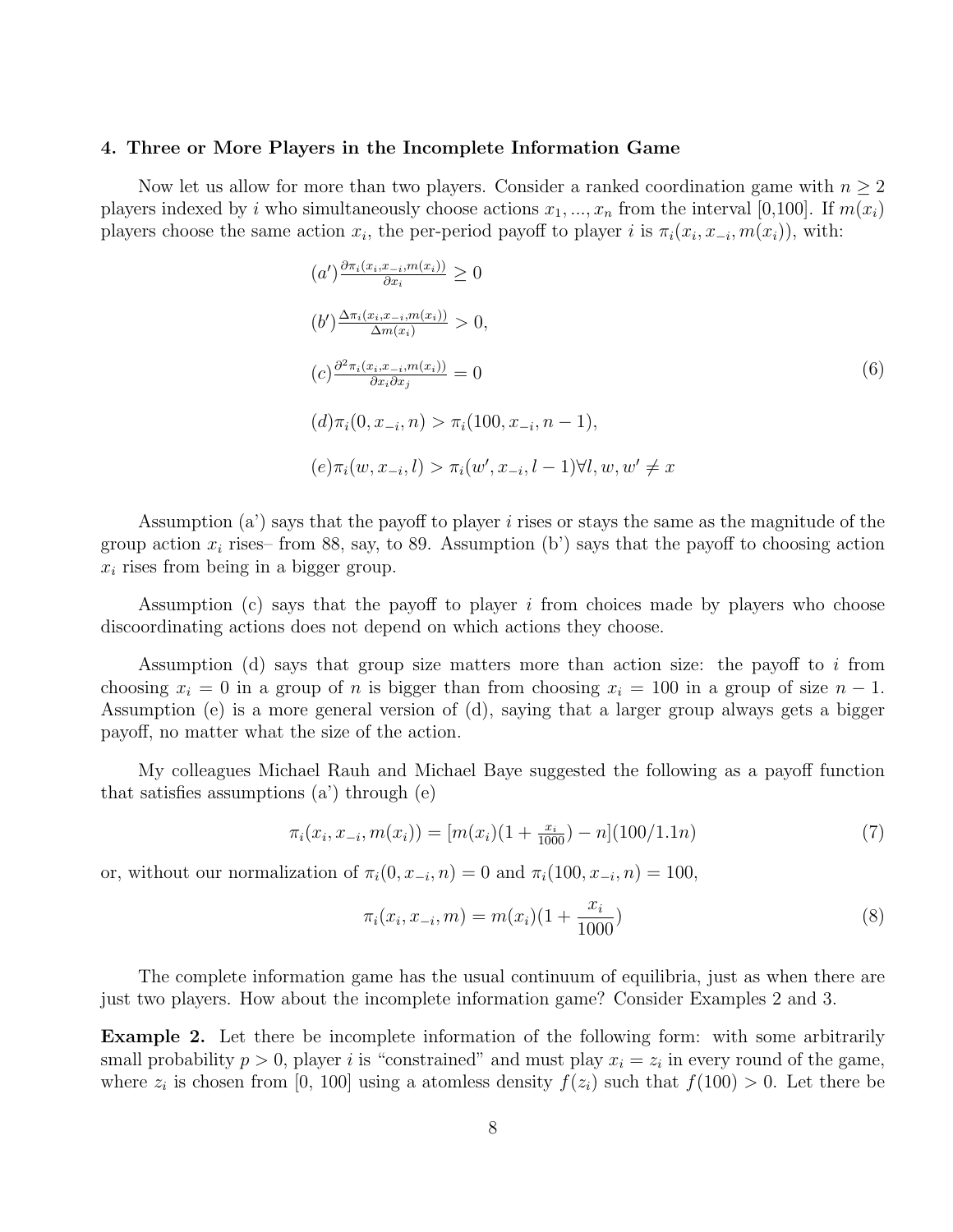three players, and consider whether it is an equilibrium outcome to play  $(5, 5, 5)$  each of T periods. Suppose player 1 deviates to  $x_1 = 10$  in the first period. A unilateral switch by one of the other two players from 5 to 10 would be profitable in the long run in the incomplete information game.

Example 3. Let there be incomplete information of the following form: with some arbitrarily small probability  $p > 0$ , player i is "constrained" and must play  $x_i = z_i$  in every round of the game, where  $z_i$  is chosen from [0, 100] using a atomless density  $f(z_i)$  such that  $f(100) > 0$ . Let there be four players, and consider whether it is an equilibrium outcome to play (5, 5, 5, 5) each of T periods. Suppose player 1 deviates to  $x_1 = 100$  in the first period. Even if player 1 were truly of type  $z = 100$ , a unilateral switch by one of the other three players from 5 to 100 would be unprofitable if  $\pi_i(x=5, m=3) > \pi_i(x=100, m=2)$ . Thus,  $(5, 5, 5, 5)$  would be an equilibrium outcome. Incomplete information does not reduce the number of equilibria.

The situation changes if we change the form of the incomplete information. What is needed now is a more-than-infinitesimal probability of a given constraint value of z. Recall our alternative specification of incomplete information in which player  $i$  has probability .01 of being constrained to play  $x_i = 100$ . In that specification, the probability is not zero; it is strictly positive. That makes a huge difference, as we see in Example 4.

Example 4. Let there be incomplete information of the following form: with some small probability  $p > 0$ , player i is "constrained" and must play  $x<sub>i</sub> = 100$  in every round of the game. Let there be four players, and consider whether it is an equilibrium outcome to play  $(5, 5, 5, 5)$  each of T periods. Assume that if the players do not all play the same action, their period payoff is zero. Suppose player 1 deviates to  $x_1 = 100$  in the first period. With probability .99<sup>3</sup>, he is the only player to play 10, and the other players do not imitate him in future periods for the same reason as in Example 3. But with probability  $1 - .99<sup>3</sup>$ , at least one of the other players is a true constrained player who also plays 10. If that happens, then in the second and succeeding periods, the remaining two players will play 10. Thus, the expected payoff from deviating (and returning to playing 5 if no other player player 10 in the first period) will be greater than  $.99^{3} * (0 + (T-1)(5)) + (1-.99^{3})(0 + (T-1)(100))$  (I say "greater than" because it is slightly higher because of the possibility that not just one, but two or even all three of the other players are constrained to play 100). If  $T$  is great enough, the deviation payoff is greater than the proposed equilibrium payoff of 5T. It is worth the high probability of one period with a payoff of 0 in order to have a chance at  $(T - 1)$  periods with a payoff of 100. If the deviation is profitable, however, then all four of the players will choose 100 in the first and every period, constrained or not.

Thus, with four players, or more, incomplete information can still justify a unique efficient equilibrium. The story is a little different, though, because if expectations begin with some action less than 100, the player who deviates puts high probability on his deviation being unprofitable it is just that if it does work out successfully he gets a very large payoff increase. For this to work, T must be much larger than when there are only two or three players.

## 5. Mixed Coordination-Conflict Games: The Battle of the Sexes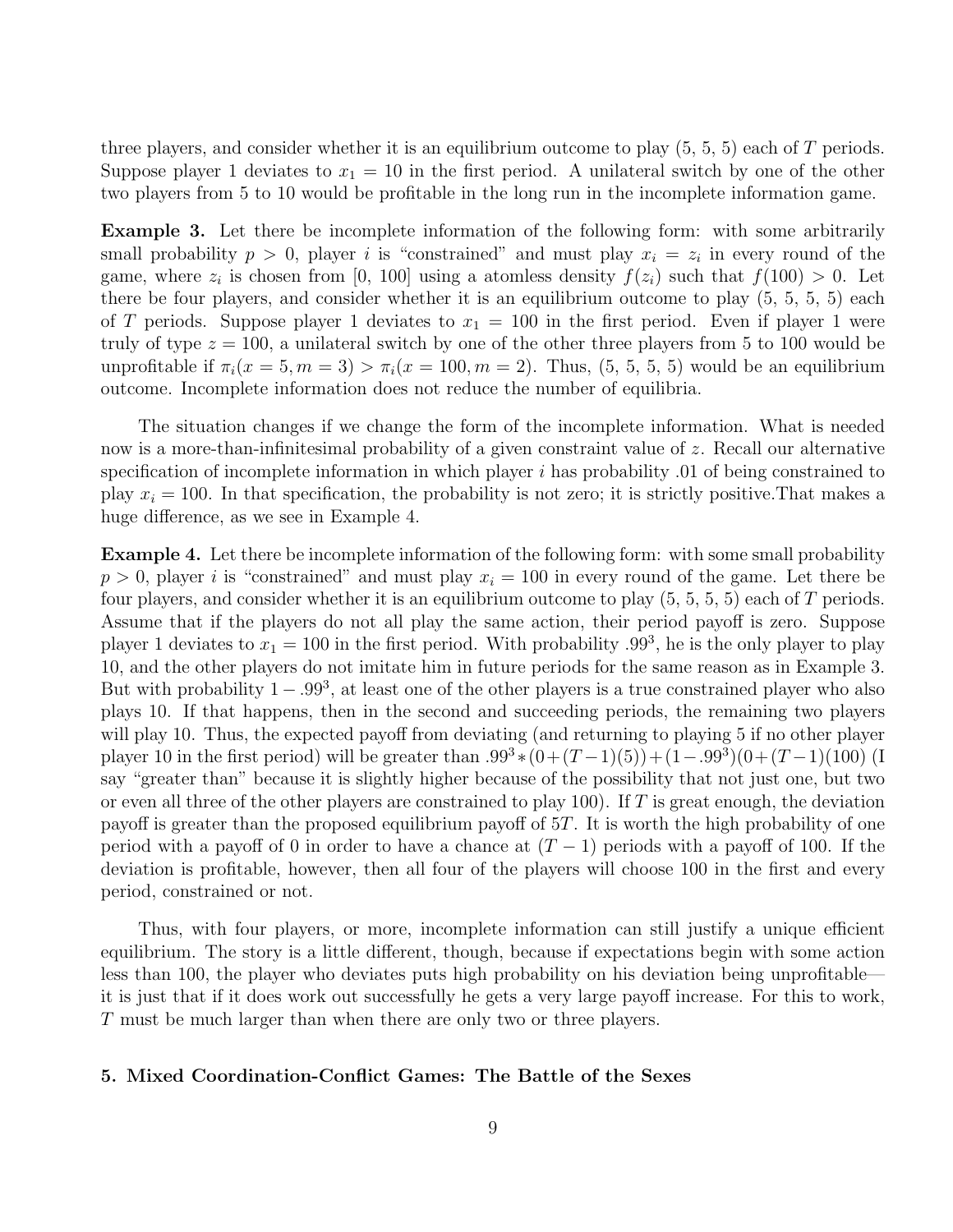Incomplete information can actually hurt in mixed coordination- conflict games, by destroying the possibility of pure-strategy equilibria. Consider the Battle of the Sexes in Table 2. It has two pure strategy equilibria,  $(prize fight, prize fight)$  and  $(ballet, ballet)$ , and a mixed strategy equilibrium. in which the man plays *prizefight* with probability  $m = A/(A + B)$  and the woman with probability  $w = B/(A + B)$ .

The total payoff in the two pure-strategy equilibria are  $(A)$  and  $(B, A)$ . The man's one-shot expected payoff is then  $AB/(A + B)$ , which is less than B since  $B < A + B$ . The man's expected payoff (and analogously the woman's) in the mixed- strategy equilibrium is lower even than in the pure-strategy equilibrium he likes least.

Table 2: The Battle of the Sexes

|     |               | Woman                   |        |
|-----|---------------|-------------------------|--------|
|     |               | $prize \hat{f}$         | Ballet |
| Man | prize f q h t | $\mathbf{A},\mathbf{B}$ | 0.0    |
|     | Ballet        | 0.0                     | B, A   |

Payoffs to: (Man, Woman).  $A > B$ .

The T-repeated game has many subgame perfect equilibria, but let us focus on the three time-independent and history-independent equilibria that repeat the single-period equilibria just described.

Now let us add incomplete information, in the form of constrained players. With probability  $p_1$ , the man is constrained to play *Prizefight* and with independent probability  $p_2$  the woman is constrained to play *Ballet*. This change eliminates (*Ballet*, *Ballet*) and (*Prizefight*, *Prizefight*) as equilibria. Suppose the woman thought  $(Ballet, Ballet)$  was the equilibrium. The man would begin the game by playing  $P$ rize fight. The woman would conclude that the man was constrained, and would play  $P$ *rize fight* in all future rounds, so the man would have succeeded in increasing his payoff (if there are enough rounds) to one round of (Ballet, Prizefight) and  $T-1$  rounds of  $(P \text{rize} f \text{ight}, \text{Prize} f \text{ight})$ . The equilibrium  $(\text{prize} f \text{ight}, \text{prize} f \text{ight})$  would similarly fail.

The mixed strategy equilibrium survives. If the man deviates to playing *prizefight* as a pure strategy, the woman will interpret this as a realization of the equilibrium strategy. This is ironic, however, because the man's ability to knock out the pure-strategy equilibrium of (Ballet, Ballet) ends up hurting him: his payoff is higher in that equilibrium than in the mixed-strategy equilibrium that survives.

### Closing Remarks

Thus, we see that in repeated Ranked Coordination, the efficient equilibria are robust to incomplete information but the inefficient equilibria are not, whereas in the Battle of the Sexes the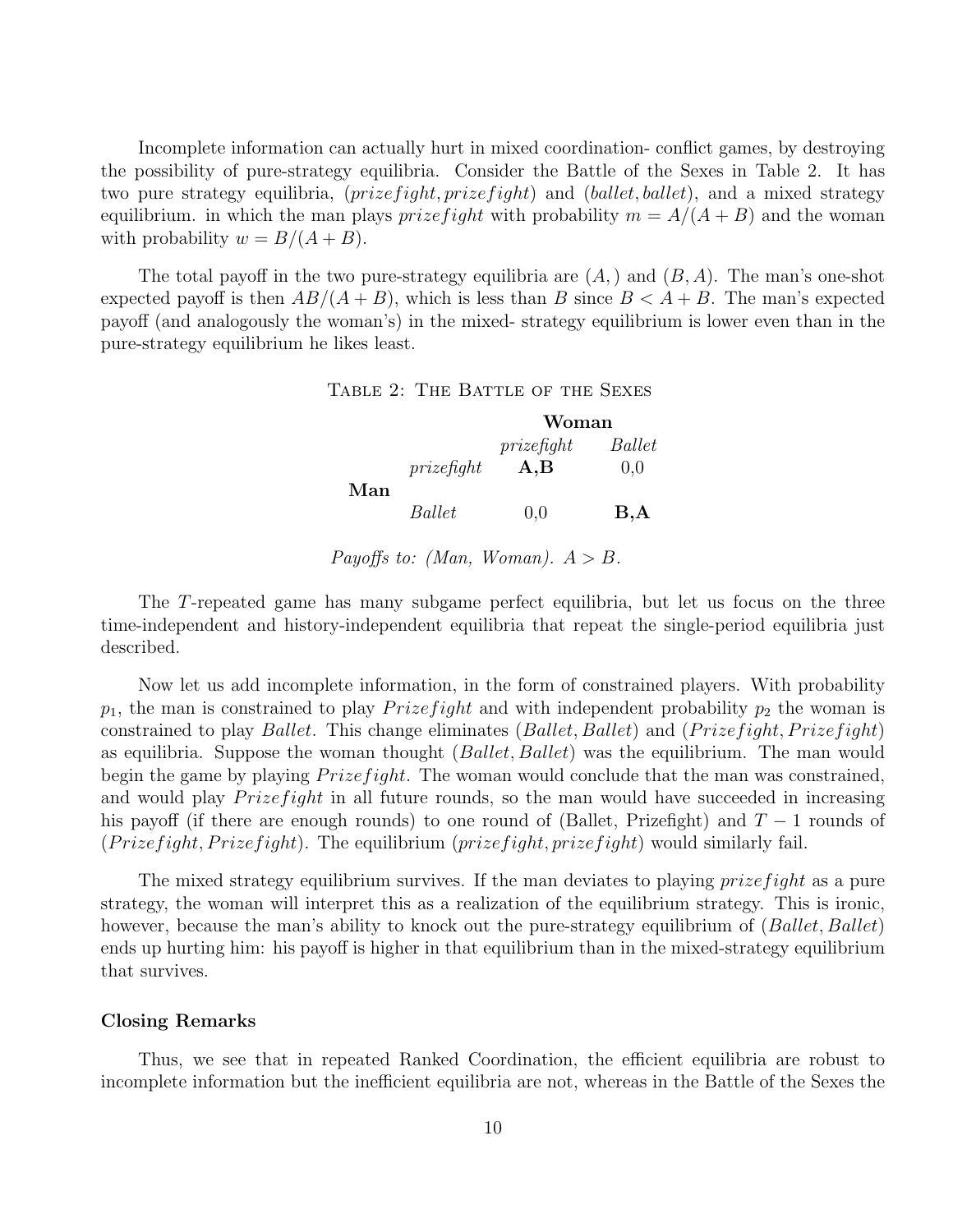opposite is true. This model has used a particular specification of incomplete information, to be sure, but if we added other incomplete information without removing the possibility of constraint in this model, the results would often stay the same. The key to the result is that if there is some chance that a deviation beneficial to the deviator will be interpreted as predicting that he will choose the same action in the future, the player will have incentive to deviate.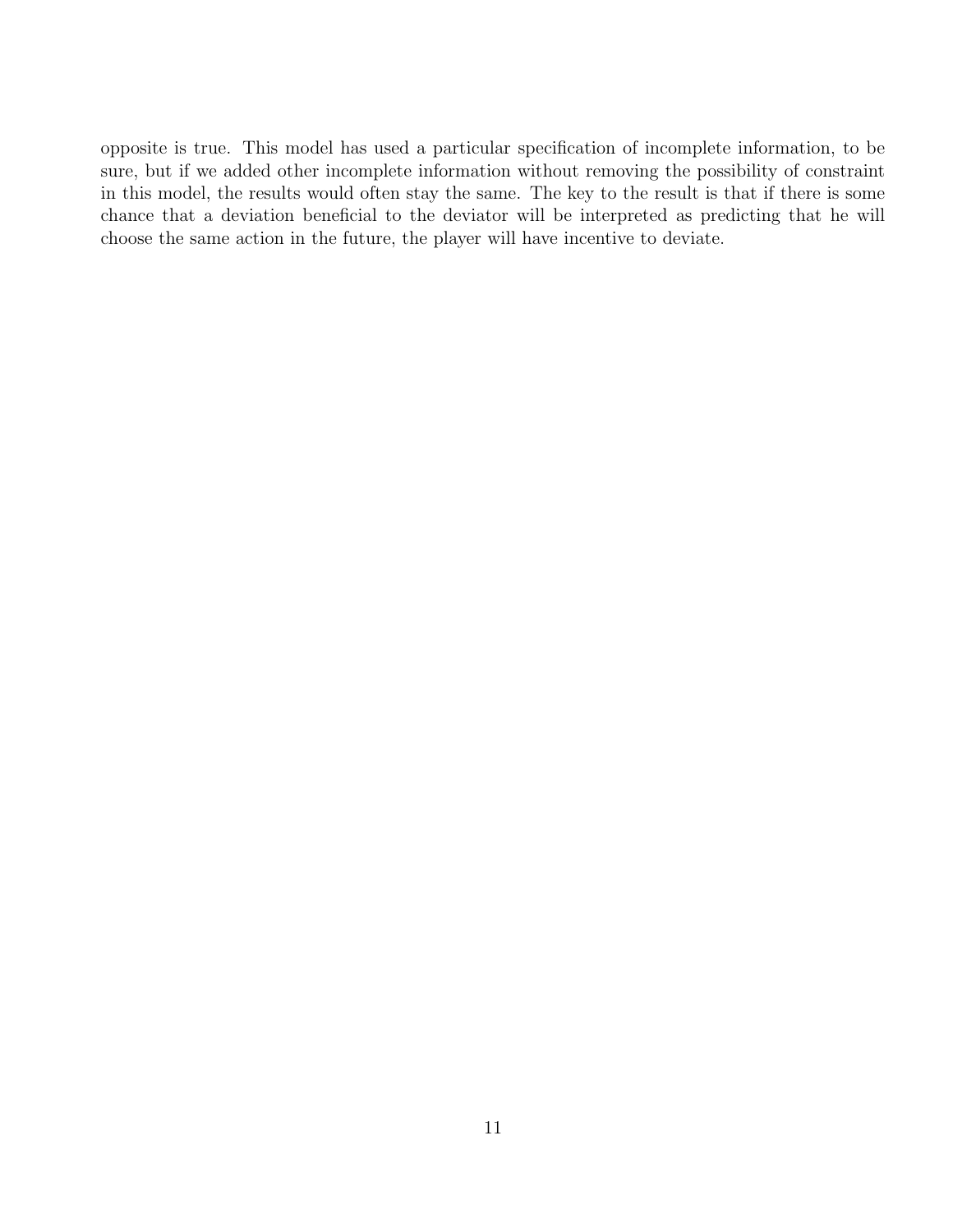## References

Bacharach, Michael (1993) "Variable Universe Games," Frontiers of Game Theory, 1993.

Benoit, Jean-Pierre & Vijay Krishna (1985) "Finitely Repeated Games," Econometrica, 53: 905-922.

Binmore, Ken & Larry Samuelson (2006) "The Evolution of Focal Points," Games and Economic Behavior, 55: 21-42.

Daley, Brendan & Philipp Sadowski (2016) "Magical Thinking: A Representation Result," forthcoming, Theoretical Economics.

Carlsson, Hans & Eric van Damme (1994) "Global Games and Equilibrium Selection Hans Carlsson," Econometrica, 61: 989-1018.

Crawford, Vincent P. & Hans Haller (1990) "Learning How to Cooperate: Optimal Play in Repeated Coordination Games," Econometrica, 58: 571-595.

Glenn Ellison (1993) "Learning, Local Interaction, and Coordination," Econometrica, 61: 1047- 1071.

Fudenberg, Drew & Eric Maskin (1986) "The Folk Theorem in Repeated Games with Discounting or with Incomplete Information," Econometrica, 54: 533-554.

Gautier, David (1975) *Coordination*, Cambridge University Press.

Goyal, Sanjeev & Maarten C. W. Janssen (1996) "Can We Rationally Learn to Coordinate?" Theory and Decision, 40: 29-49.

Goyal, Sanjeev & Maarten C. W. Janssen (1997) "Non-Exclusive Conventions and Social Coordination," Journal of Economic Theory, 77: 34–57 (1997).

Janssen, Maarten C. W. (2001) "On the Principle of Coordination," Economics and Philosophy 17: 221-234.

Janssen, Maarten C. W. (2001) "Rationalizing Focal Points," Theory and Decision, 50: 119- 148.

Kandori, Michihiro, George J. Mailath & Rafael Rob (1993) "Learning, Mutation, and Long Run Equilibria in Games," Econometrica, 61: 29-56.

Kreps, David, Paul Milgrom, John Roberts, & Robert Wilson (1982) "Rational Cooperation in the Finitely Repeated Prisoners' Dilemma," Journal of Economic Theory, 27: 245-252.

Lewis, David (1969) Convention, Harvard University Press, Cambridge, Mass.